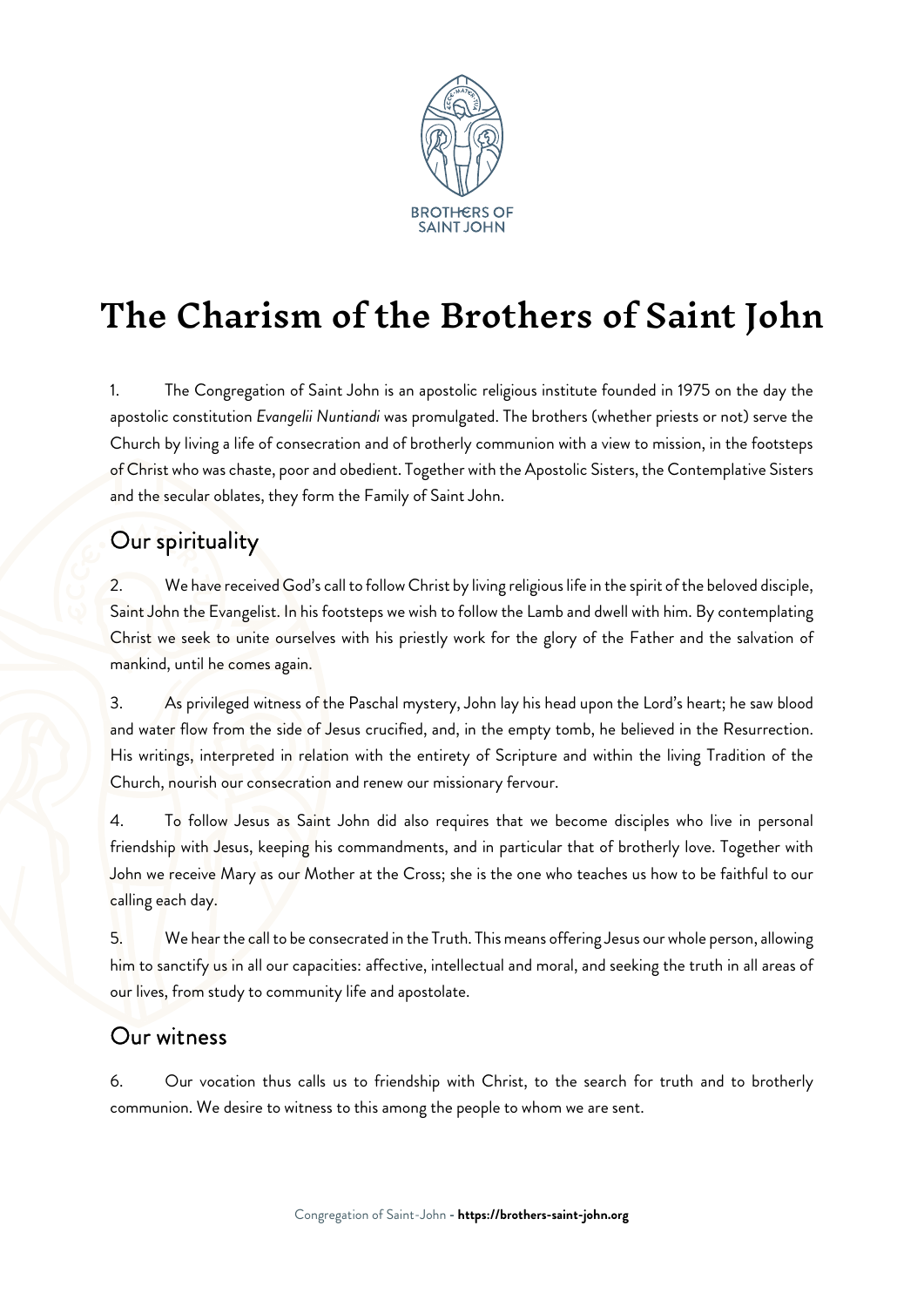### Friendship with Christ

7. We aspire to help all people discover that the encounter with Christ, experienced within a living faith, flourishes into friendship with him. We believe that everyone is called to follow him and to enter into communion with him.

### Seeking truth

8. We desire to share the search for wisdom with all those we meet. By embarking with them upon a reflection about man and his vocation we want to give account for the hope we have within us.

### Brotherly communion

9. We seek to allow our relationship with Christ to grow into brotherly communion. We thus hope to witness to the charity to which God invites us and all people, this charity which becomes reality in the mystery of the Church.

### Our way of life

10. Our life in community is built upon four pillars: prayer, community, study, and apostolate.

### A life of prayer

11. §1. Our days are punctuated by times of community silent prayer. These times bring us together and offer us the opportunity to receive the word of God in a profound way and so to dwell in him. Silent prayer is at the heart of our vocation and of its renewal; through silent prayer we allow the Holy Spirit to work on us deep within; it gives fervour and impetus to our consecration and overflows into our brotherly and apostolic life.

§2. The celebration of the Mass is the source and summit of our day and extends into daily community Eucharistic adoration. We draw from the Mass the graces needed to revitalise our personal relationship with Christ, to live life in community and to support our fervour in apostolate.

§3. Every day the celebration in common of a substantial part of the liturgy of the divine hours nourishes our relationship with Christ, connects us to the prayer of the Church, and builds up our brotherly communion.

### Community life

12. §1. We are called to make our communities into places where love and truth come together. We therefore desire to live together in service and simplicity, in the spirit of joy and sharing, in seeking the truth, and listening to God in his Word and in our whole lives. Our priories are intended to be homes which radiate prayer, charity and light.

§2. Our daily life in common takes on a liturgical form through elements such as: wearing the habit, silence in the cloister, and through the ways in which we conduct chapters and community meals.